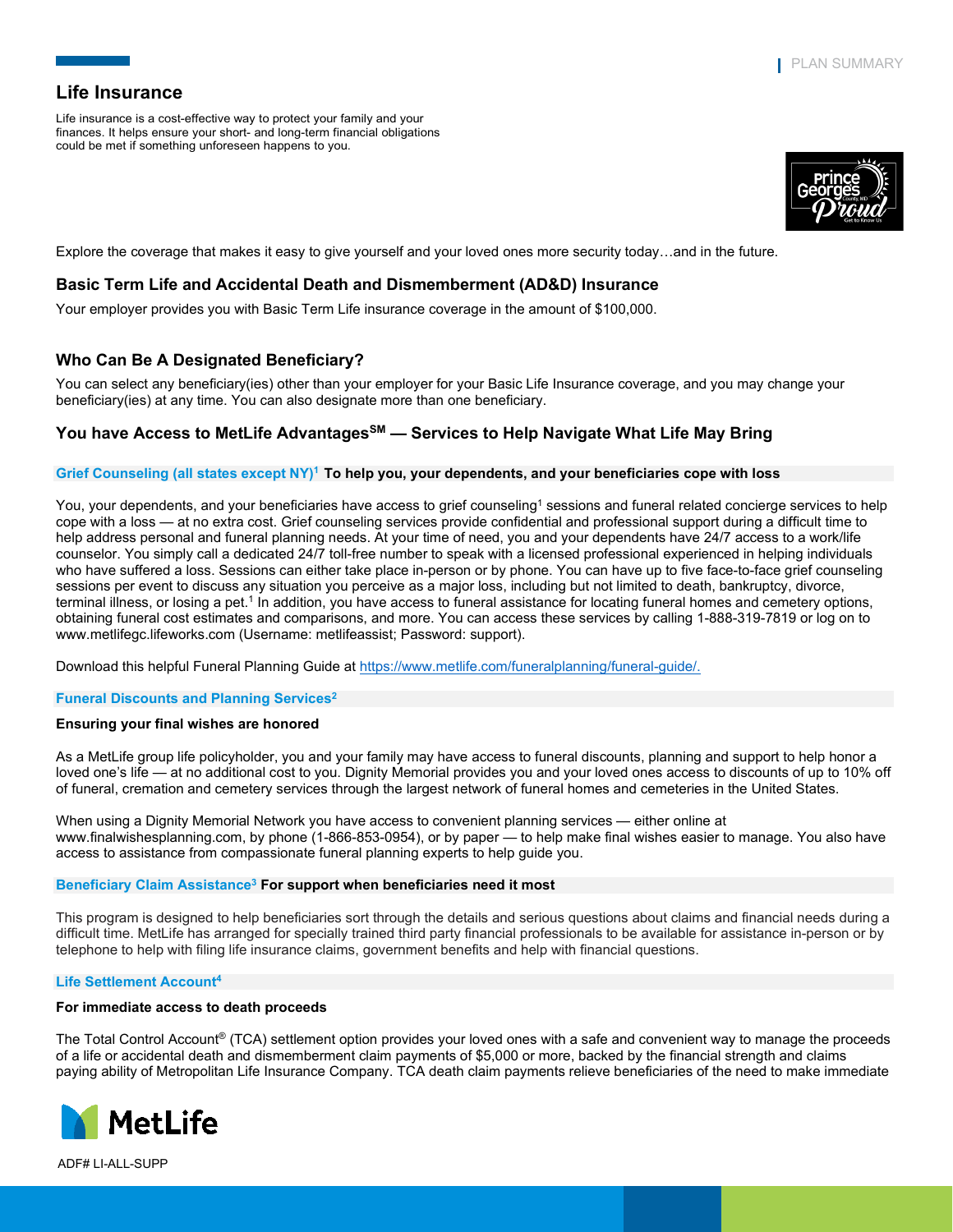decisions about what to do with a lump-sum check and enable them to have the flexibility to access funds as needed while earning a guaranteed minimum interest rate on the proceeds as they assess their financial situations. Call 1-800-638-7283 for more information about options available to you.

#### **WillsCenter.com5**

#### **Self-service online legal document preparation**

Employees and spouses have access to WillsCenter.com, an online document service to prepare and update a will, living will, power of attorney, funeral directive, memorandum of wishes or HIPAA authorization form in a secure 24/7 environment at no additional cost. This service is available with all life coverages. Log on to [www.willscenter.com](http://www.willscenter.com/) to register as a new user.

#### **Portability**

#### **So you can keep your coverage even if you leave your current employer**

Should you leave Prince George's County for any reason, and your Basic, Extra and Dependent Term Life and Personal Accidental Death and Dismemberment insurance under this plan terminates, you will have an opportunity to continue group term coverage ("portability") under a different policy, subject to plan design and state availability. Rates will be based on the experience of the ported group and MetLife will bill you directly. Rates may be higher than your current rates. To take advantage of this feature, you must have coverage of at least \$10,000 up to a maximum of \$2,000,000.

Portability is also available on coverage you've selected for your spouse/domestic partner and dependent child(ren). The maximum amount of coverage for spouse is \$250,000; the maximum amount of dependent child coverage is \$25,000. Increases, decreases and maximums are subject to state availability.

Generally, there is no minimum time for you to be covered by the plan before you can take advantage of the portability feature. Please see your certificate for specific details.

Please note that if you experience an event that makes you eligible for portable coverage, please call a MetLife representative at 1- 888-252-3607 or contact your employer for more information.

#### **Transition Solutions3**

#### **Assistance identifying solutions for your financial situations**

Transition Solutions provides assistance for important, time-sensitive benefit and financial decisions due to change in benefits including:

- Group Life Insurance Continuation Options
- Lump-sum distributions
- Reduction in benefits for active or retired employees
- Benefits coordination due to layoffs, merger, acquisition or bankruptcy
- Define Contribution Plan termination
- Retiree Group Life elimination

## **Additional Features**

This insurance offering from your employer and MetLife comes with additional features that can provide assistance to you and your family

#### **Accelerate Benefits Option6**

#### **For access to funds during a difficult time**

If you become terminally ill and are diagnosed with 12 months or less to live, you have the option to receive up to 80% of your life insurance proceeds. This can go a long way towards helping your family meet medical and other expenses at a difficult time. Amounts not accelerated will continue under your employer's plan for as long as you remain eligible per the certificate requirements and the group policy remains in effect.

The accelerated life insurance benefits offered under your certificate are intended to qualify for favorable tax treatment under Section 101(g) of the Internal Revenue Code (26 U.S.C.Sec 101(g)). 10

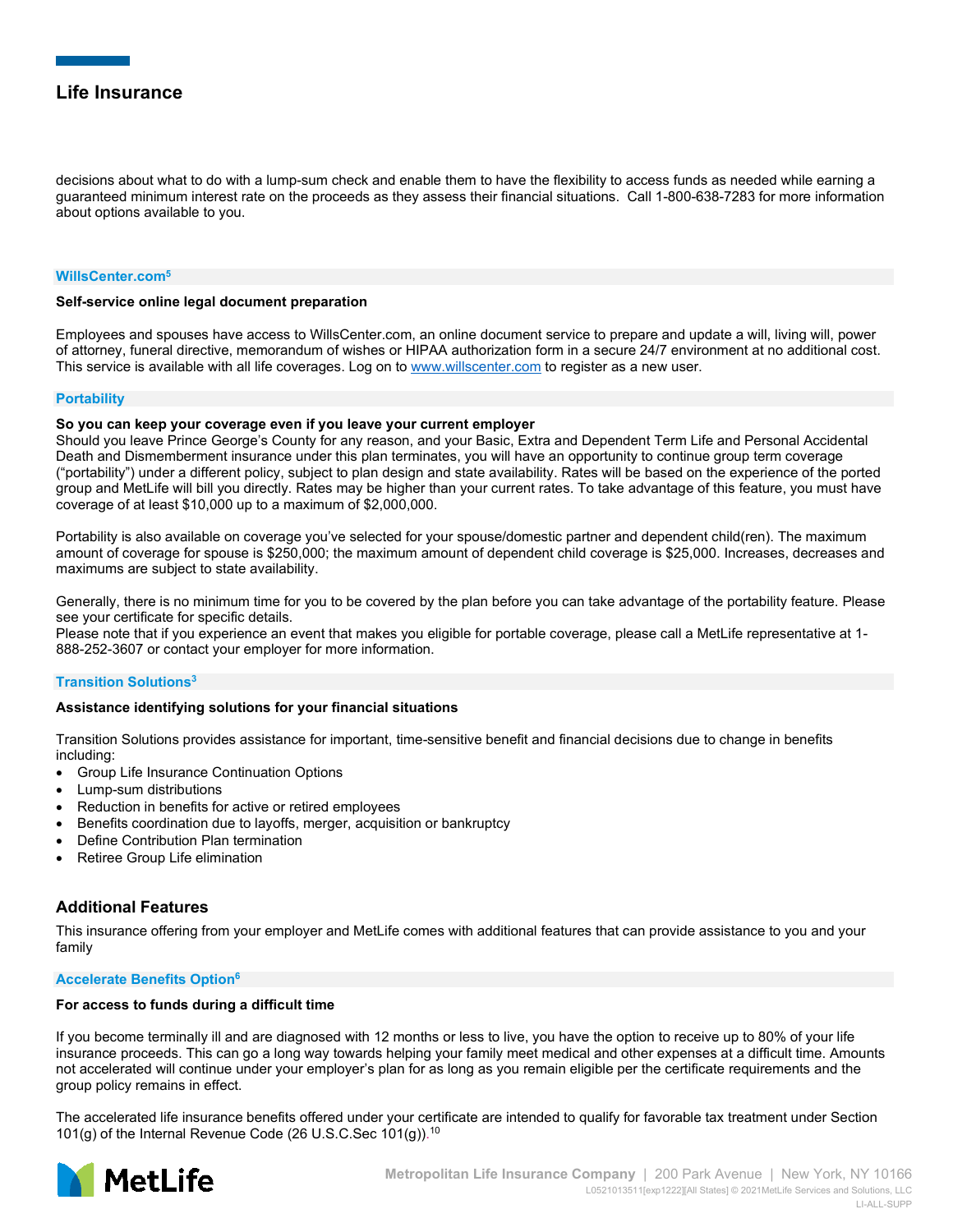Accelerated Benefits Option is not the same as long term care insurance (LTC). LTC provides nursing home care, home-health care, personal or adult day care for individuals above age 65 or with chronic or disabling conditions that require constant supervision.

The Accelerated Benefits Option is also available to spouses insured under Dependent Life insurance plans. This option is not available for dependent child coverage. **Conversion**

#### **For protection after your coverage terminates**

You can generally convert your group term life insurance benefits to an individual whole life insurance policy if your coverage terminates in whole or in part due to your retirement, termination of employment, or change in employee class. Conversion is available on all group life insurance coverages. Please note that conversion is **not** available on AD&D coverage. If you experience an event that makes you eligible to convert your coverage, please call 1-877-275-6387 to begin the conversion process. Please contact your employer for more information.

#### **Premium Pay**

#### **Continued premium payments during a total disability**

If you become totally disabled, your employer will continue to make premium payments on your behalf for 12 months in order to keep your Basic Life coverage active. If you become totally disabled, you may continue to make premium payments to your employer for 12 months in order to keep your Extra Life coverage active. Your disability status will be determined by your employer. This provision allows coverage for you as a disabled employee to be continued as if you were still active.

**1. (Not available in NY) Grief Counseling services are provided through an agreement with LifeWorks US Inc. LifeWorks is not an affiliate of MetLife, and the services LifeWorks provides are separate and apart from the insurance provided by MetLife. LifeWorks has a nationwide network of over 30,000 counselors. Counselors have master's or doctoral degrees and are licensed professionals. The Grief Counseling program does not provide support for issues such as: domestic issues, parenting issues, or marital/relationship issues (other than a finalized divorce). For such issues, members should inquire with their human resources department about available company resources. This program is available to insureds, their dependents and beneficiaries who have received a serious medical diagnosis or suffered a loss. Events that may result in a loss are not covered under this program unless and until such loss has occurred. Services are not available in all jurisdictions and are subject to regulatory approval. Not available on all policy forms.**

2. Funeral Discounts Services and discounts are provided through a member of the Dignity Memorial® Network, a brand name used to identify a network of licensed funeral,<br>cremation and cemetery providers that are affiliates **planning site is provided by SCI Shared Resources, LLC. SCI is not affiliated with MetLife, and the services provided by Dignity Memorial members are separate and apart from the insurance provided by MetLife. SCI offers planning services, expert assistance, and bereavement travel services to anyone regardless of affiliation with MetLife. Discounts through Dignity Memorial's network of funeral providers have been pre-negotiated. Not available where prohibited by law. If the group policy is issued in an approved state, the discount is available for services held in any state except KY and NY, or where there is no Dignity Memorial presence (AK, MT, ND, SD, and WY). For MI and TN, the discount is available for "At Need" services only. Not approved in AK, FL, KY, MT, ND, NY and WA.**

**3. Beneficiary Claim Assistance and Transition Solutions MetLife administers the programs, but has arranged for specially-trained financial professionals offer financial education and, upon request, provide personal guidance to employees and former employees of companies providing these programs through MetLife.**

**4. Life Settlement Account The TCA is not insured by the Federal Deposit Insurance Corporation or any government agency. The assets backing TCAs are maintained in MetLife's general account and are subject to claims of MetLife's creditors. MetLife bears the investment risk of the assets backing TCAs, and expects to receive a profit. Regardless of the investment experience of such assets, the interest credited to TCAs will never fall below the guaranteed minimum rate. Guarantees are subject to the financial strength and claims paying ability of MetLife.**

5. WillsCenter.com is a document service provided by SmartLegalForms, Inc., an affiliate of Epoq Group, Ltd. SmartLegalForms, Inc. is not affiliated with MetLife and the<br>WillsCenter.com service is separate and apart from a **provide legal advice, and may not be suitable for your specific needs. Please consult with your financial, legal, and tax advisors for advice with respect to such matters.**

**6. ABOThe Accelerated Benefits Option is subject to state availability and regulation. The accelerated life insurance benefits offered under your certificate are intended to qualify for favorable federal tax treatment. If the accelerated benefits qualify for favorable tax treatment, in which case the benefits will not be subject to federal taxation.** 

**This information was written as a supplement to the marketing of life insurance products. Tax laws relating to accelerated benefits are complex and limitations may apply. You are advised to consult with and rely on an independent tax advisor about your own particular circumstances.** 

Receipt of accelerated benefits may affect your eligibility, or that of your spouse or your family, for public assistance programs such as medical assistance (Medicaid), Temporary Assistance to Needy Families (TANF), Supplementary Social Security Income (SSI) and drug assistance programs. You are advised to consult with social service<br>agencies concerning the effect that receipt of accelera